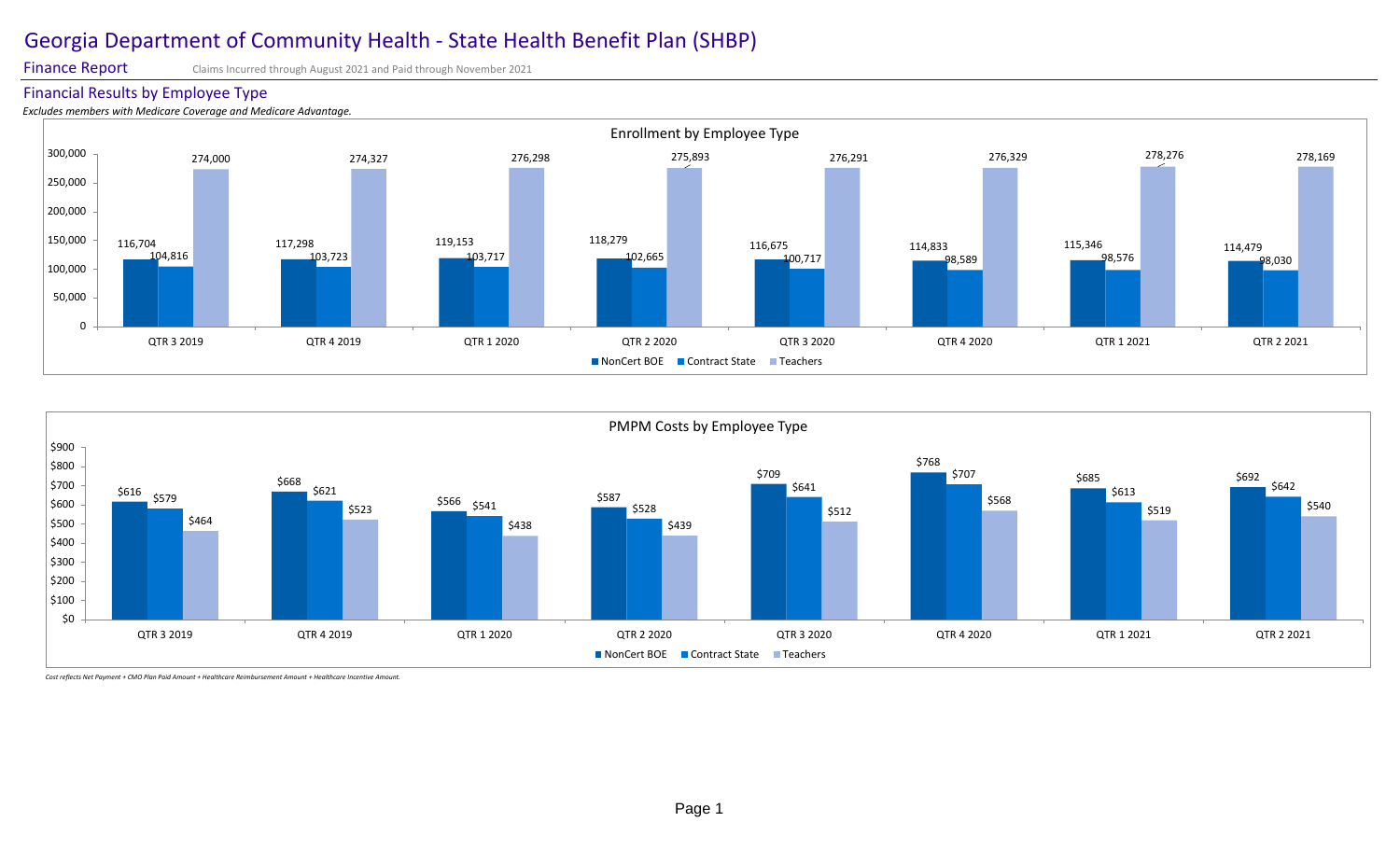Finance Report Claims Incurred through August 2021 and Paid through November 2021

#### Financial Results by Employee Status

*Excludes members with Medicare coverage and Medicare Advantage.* 



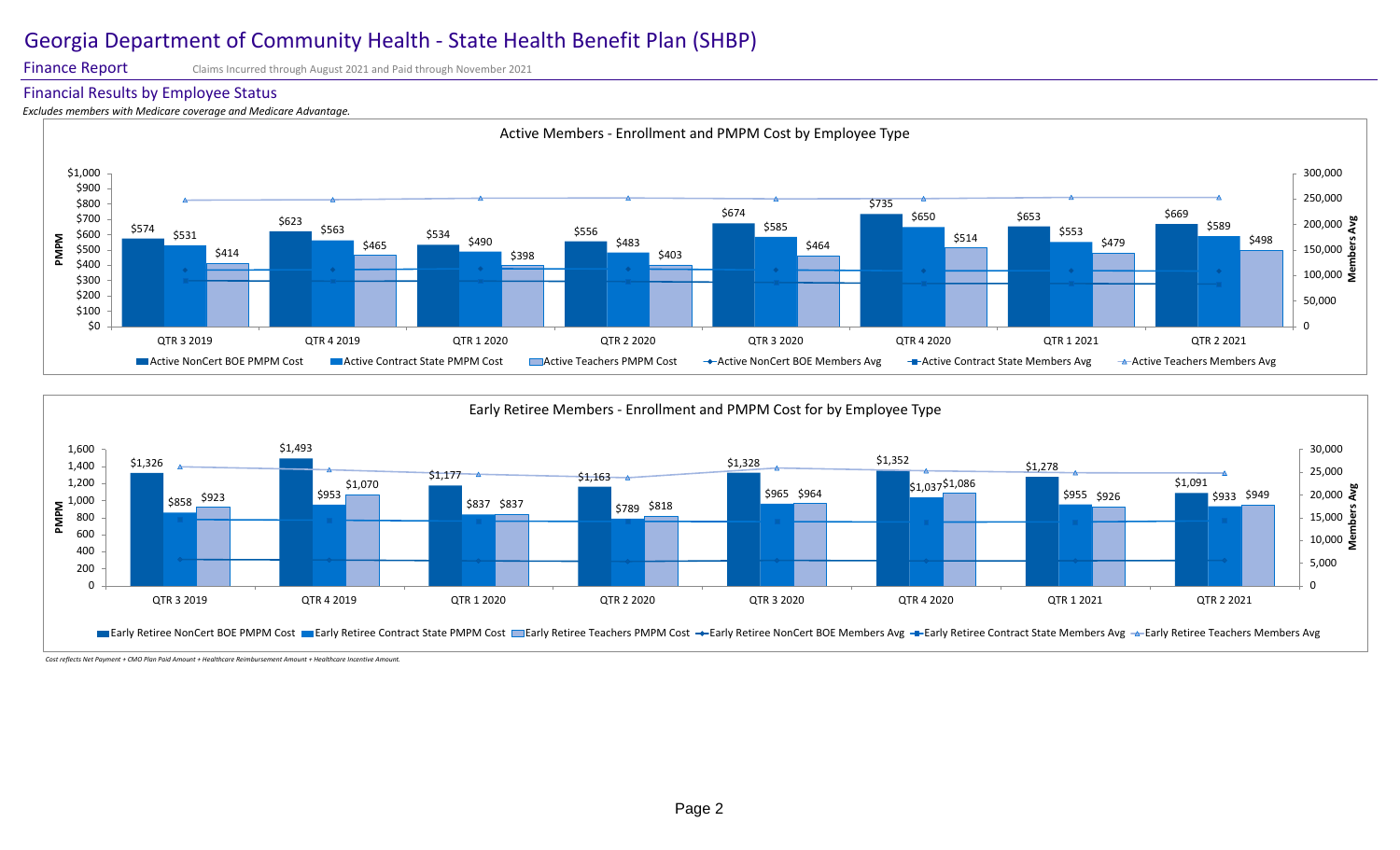Finance Report Claims Incurred through August 2021 and Paid through November 2021

### Financial Results by Health Plan Type

*Excludes members with Medicare coverage and Medicare Advantage.*